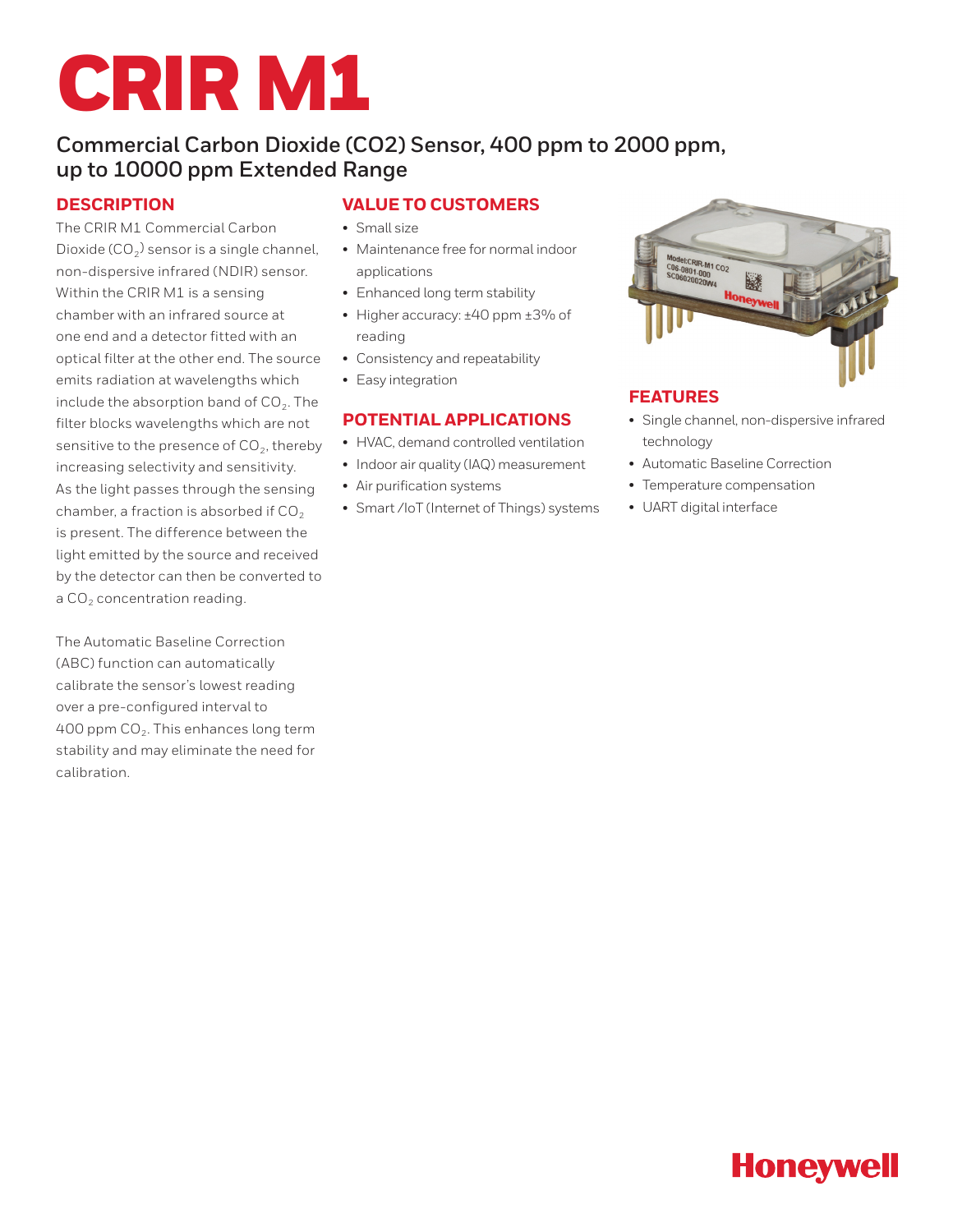# COMMERCIAL CARBON DIOXIDE SENSOR, 400 PPM TO 2000 PPM, UP TO 10000 PPM EXTENDED RANGE, CRIR M1

| <b>TABLE 1. SPECIFICATIONS</b>    |                                                                                                                               |
|-----------------------------------|-------------------------------------------------------------------------------------------------------------------------------|
| <b>CHARACTERISTIC</b>             | <b>PARAMETER</b>                                                                                                              |
| Target gas                        | carbon dioxide $(CO2)$                                                                                                        |
| Operating principle               | non-dispersive infrared (NDIR)                                                                                                |
| Standard range <sup>1,2</sup>     | 400 ppm to 2000 ppm, up to 10000 ppm extended range                                                                           |
| Measurement interval              | 4s                                                                                                                            |
| Accuracy <sup>3</sup>             | ±40 ppm ±3% of reading                                                                                                        |
| Typical response time $(T_{90})$  | $\leq$ 120 $s$                                                                                                                |
| Sensor warm-up time               | 3 min typical                                                                                                                 |
| Repeatability                     | $>97\%$                                                                                                                       |
| Operating voltage                 | 4.5 V to 5.5 V unprotected against surges and reverse connection                                                              |
| Power consumption                 | 300 mA peak, 30 mA average                                                                                                    |
| Alarm output, open collector      | 1000 ppm/800 ppm normal state is conducting max 100 mA.<br>Transistor open at $CO2$ high or at sensor failure (see Figure 1). |
| Serial communication <sup>5</sup> | UART, Modbus protocol                                                                                                         |
| Operating temperature range       | 0°C to 50°C                                                                                                                   |
| Storage temperature range         | $-40^{\circ}$ C to $70^{\circ}$ C                                                                                             |
| Operating humidity                | 0%RH to 90%RH non-condensed                                                                                                   |
| Expected operating life           | 10 years                                                                                                                      |
| Maintenance <sup>6</sup>          | maintenance-free for normal indoor applications                                                                               |
| Weight                            | 8 <sub>q</sub>                                                                                                                |
| <b>Dimensions</b>                 | 33 mm x 22 mm X 11,2 mm (tolerance ±0,5 mm)                                                                                   |

 $1$  The CRIR M1 is designed to measure CO<sub>2</sub> in the range of 400 ppm to 2000 ppm with the accuracy specified in Table 1; however, exposure to concentrations below 400 ppm may result in incorrect operation of the ABC algorithm and should be avoided when the ABC is ON.

 $2$  The CO<sub>2</sub> sensor provides readings via UART in the extended range; however, the accuracy is reduced.

<sup>3</sup> In normal IAQ applications, the sensor accuracy is defined after a minimum of three ABC periods of continuous operation.

- <sup>4</sup> The sensor accuracy is specified over the operating temperature range and referenced to certified calibration mixtures. Uncertainty of calibration gas mixtures (±1% currently) is to be added to the specified accuracy for absolute measurements.
- <sup>5</sup> See the CRIR M1 User Guide for Modbus address and parameter definitions.
- $6$ The CO<sub>2</sub> sensor normally does not require maintenance in IAQ applications; however, for some industrial applications, maintenance may be required.

#### **FIGURE 1. ALARM STATE DIAGRAM**

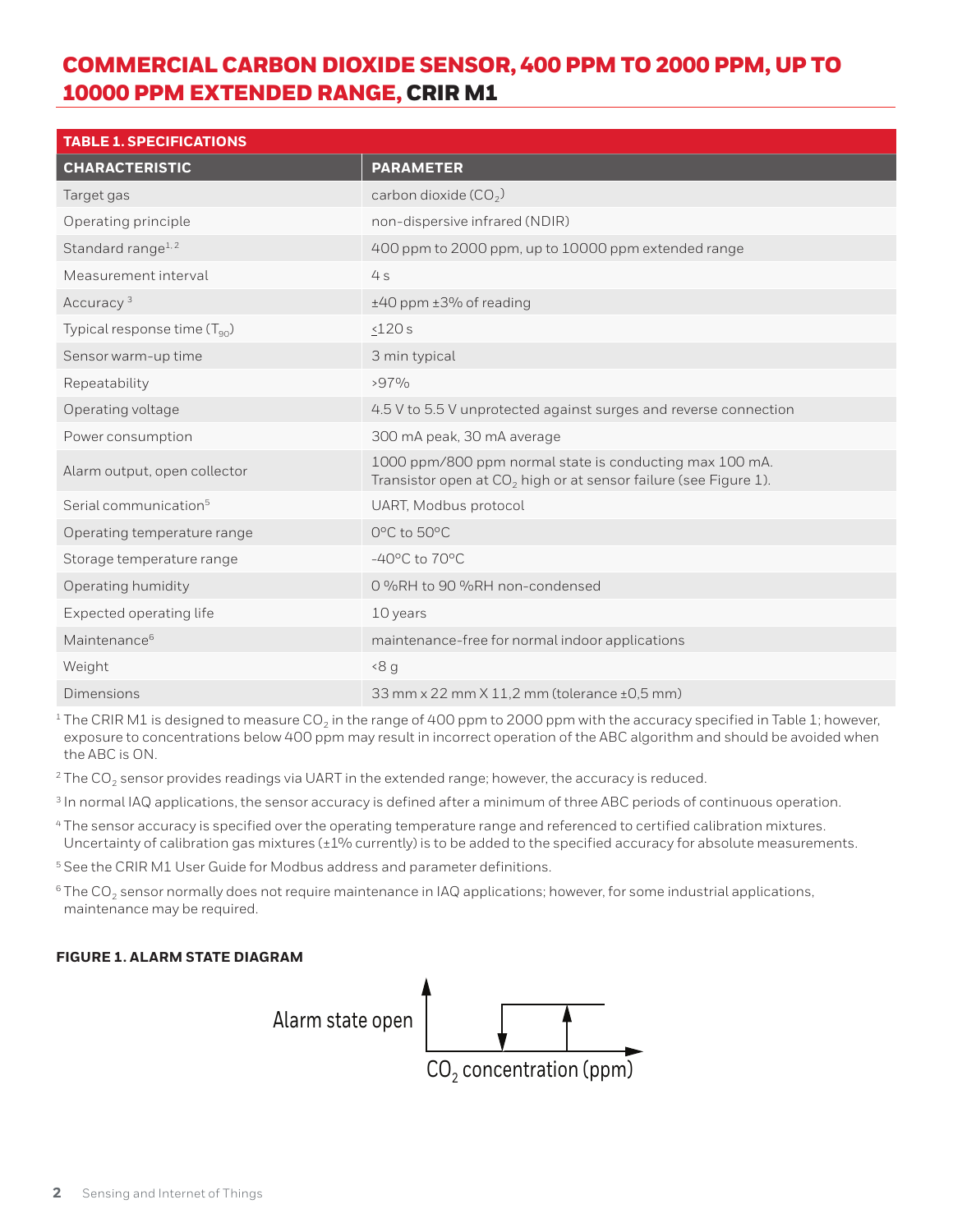# COMMERCIAL CARBON DIOXIDE SENSOR, 400 PPM TO 2000 PPM, UP TO 10000 PPM EXTENDED RANGE, CRIR M1

#### **FIGURE 2. MOUNTING DIMENSIONS (FOR REFERENCE ONLY: MM)**

| 2,50                                                                                                            | 33,00                           |                                  | $-2,50$                                                                                                                  |                                                               |
|-----------------------------------------------------------------------------------------------------------------|---------------------------------|----------------------------------|--------------------------------------------------------------------------------------------------------------------------|---------------------------------------------------------------|
| $\frac{1}{4,50}$<br>$\circ$<br>10<br>20<br>30<br>40<br>$\frac{1}{8,02}$<br> 5 ©<br>$\frac{1}{4,50}$<br>$\circ$  | 16,50                           | $\circ$<br>$5,19$ dia.<br>O      | 7,00<br>$\mathbf{Q}$<br>$\bigcirc$ 8<br>Q <sub>7</sub><br>$\bigcirc$ 6<br>$-$ RO,50 $4,50$<br>Center of gas inlet holes. | 22,00                                                         |
| 7,10<br>8,70<br>2,50<br>Ŧ<br>8,50<br>2,50                                                                       | u u<br>$L_{1,00}$               |                                  | Label<br>$0,64 -$                                                                                                        | $\mathsf{\Pi}$<br>$\Box$<br>$\overline{\Pi}$<br>п<br>$0,64 -$ |
| $\bigoplus$<br>$\blacksquare$<br>2,54<br>$\blacksquare$<br>10,16<br>О<br>$\Box$<br>편<br>$\mathbf{\mathfrak{S}}$ | $\bullet$<br>$\bullet$<br>29,70 | Ø<br>$\bullet$<br>Ø<br>$\bullet$ | $\qquad \qquad \blacksquare$<br>$\qquad \qquad \blacksquare$<br>7,62<br>$\Box$<br>2,54<br>$\boxplus$                     |                                                               |

| <b>TABLE 3. ORDER GUIDE</b>        |                                                               |  |
|------------------------------------|---------------------------------------------------------------|--|
| <b>CATALOG LISTING DESCRIPTION</b> |                                                               |  |
| C06-0801-000                       | CRIR M1 Commercial Carbon Dioxide Sensor, 400 ppm to 2000 ppm |  |

| <b>TABLE 2. PINOUT</b>      |                      |  |
|-----------------------------|----------------------|--|
| <b>PIN</b><br><b>NUMBER</b> | <b>FUNCTION</b>      |  |
| 1                           | bCAL in/CAL in       |  |
| 2                           | UART R/T             |  |
| 3                           | UART TXD             |  |
| 4                           | UART RXD             |  |
| 5                           | DVCC_out (3.3 V)     |  |
| 6                           | Vin (4.5 V to 5.5 V) |  |
| $\overline{7}$              | <b>GND</b>           |  |
| 8                           | Alarm output         |  |
| q                           | PWM output           |  |